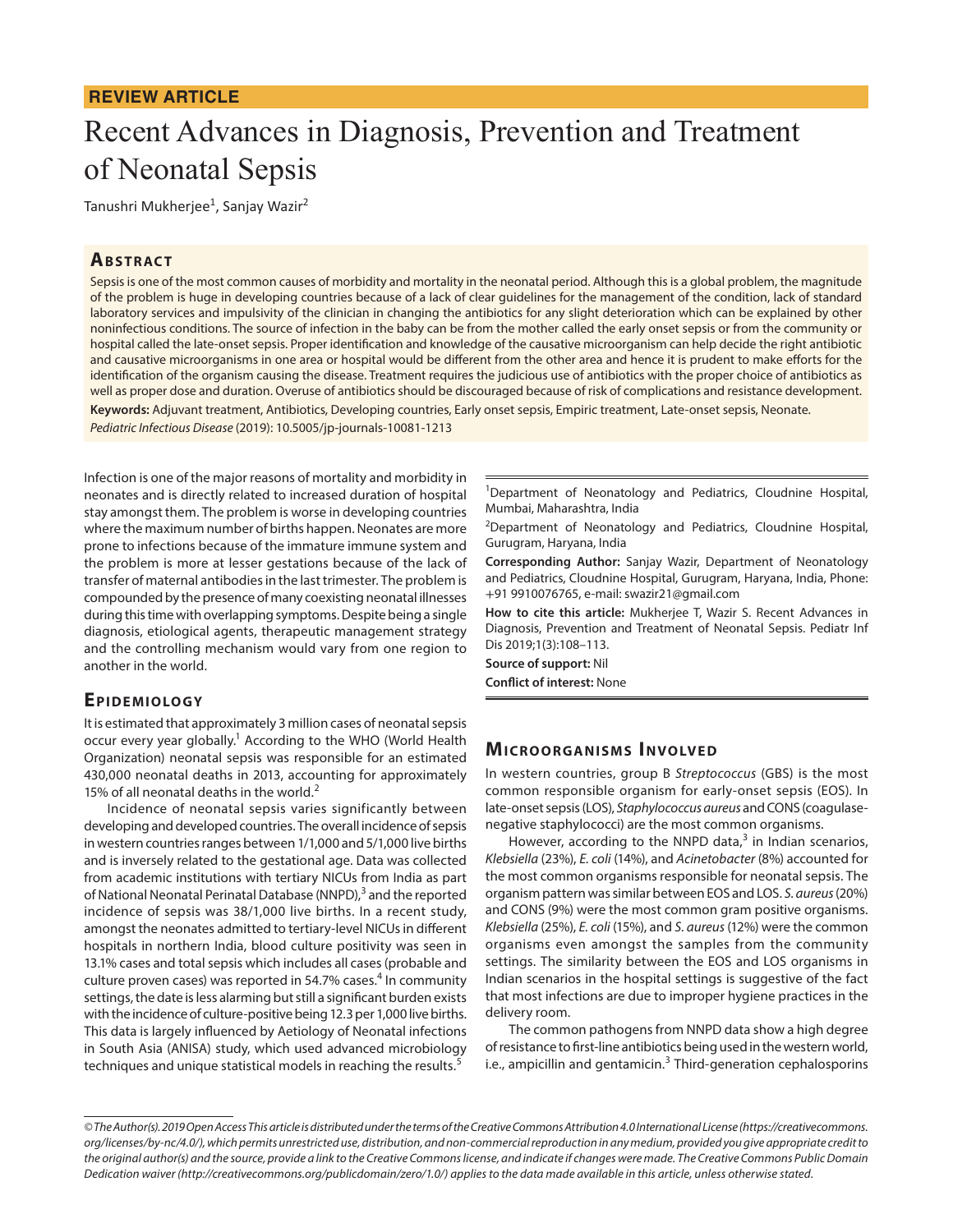(cefotaxime) resistance is also quite high. Fifty percent of *S. aureus* isolates were also resistant to methicillin. However, the data from the community suggests resistance to cefotaxime and gentamicin was low but was high for ampicillin. The high antimicrobial resistance suggests that there is an unregulated use of antibiotics in neonates, especially those with culture -ve sepsis.

#### **Classification and Terminology**

The commonly used terminologies in neonatal sepsis include the following:

#### *Clinical or Probable Sepsis*

In a neonate having symptoms suggestive of sepsis and one of the following:

- Presence of factors like maternal fever and foul-smelling liquor.
- X-ray suggestive of pneumonia.
- Positive sepsis screen.

#### *Culture-positive Sepsis*

Isolation of a microorganism from normally sterile site like blood, cerebrospinal fluid (CSF), and urine in a neonate with clinical features suggestive of sepsis.

#### *Early-onset Sepsis*

Presenting within the first 3 days of birth with fulminant respiratory or multisystem illness due to bacteria acquired during birth or having spread from the vaginal canal.

#### *Late-onset Sepsis*

LOS usually presents after 72 hours of life. The infection can come from either the community or the hospital, and presents with septicemia, meningitis, or pneumonia.

## **RISK FACTOR-BASED APPROACH**

One of the major problems at birth is to decide if the neonate would require empirical antibiotics. For this reason, some of the clinicians have resorted to using a combination of risk factors for estimating this risk of neonatal sepsis in babies at birth. For EOS, one study, done at Chandigarh, <sup>6</sup> looked at the various risk factors and their importance in deciding the treatment plan (Table 1).

The purpose is to help the clinician guide the initiation of presumptive antibiotics. The study validated that one is justified in starting antibiotics if the scores are more than 6 even if the neonate is asymptomatic. In cases of clinical chorioamnionitis (defined as maternal fever more than 100.4 F and one of the following: maternal tachycardia, maternal total leucocyte count (TLC), fetal tachycardia, uterine tenderness, and foul-smelling liquor), antibiotics should be started irrespective of the score. For a score of less than 6, it is prudent to do a limited evaluation with complete blood count (CBC)

**Table 1:** Risk factors for early-onset sepsis and their relative importance

| Risk factor                          | Score         |
|--------------------------------------|---------------|
| Birth weight $<$ 1,500 g             | 3             |
| Gestation $<$ 30 weeks               | $\mathcal{P}$ |
| Per vaginal examinations $\geq$ 3    | 6             |
| Intrapartum antibiotics not received | $\mathcal{P}$ |
| Male gender                          | 3             |
| Clinical chorioamnionitis            | 6             |

and blood culture at 6–12 hours and then start antibiotics only if the neonate becomes symptomatic or screening results are abnormal.

#### **Clinical Presentation**

The manifestations of neonatal sepsis are very nonspecific and can mimic any other neonatal morbidities usually present in the neonatal period. Therefore, the diagnosis of sepsis must be considered in the differential diagnosis of any clinical worsening unless the picture can be fully explained by other causes.

The clinical manifestations of neonatal sepsis often have multiorgan involvement but one or the other organ system symptoms may predominate (Table 2).

The signs are similar in both preterm and term neonates, but the index of suspicion needs to be very high for preterms since many symptoms like apnea, decreased activity, tachycardia may be seen in other preterm morbidities as well. Sclerema, shock, disseminated intravascular coagulation and pulmonary hemorrhage are signs of fulminant sepsis.

#### **Diagnosis**

Since the features of neonatal sepsis are very nonspecific, definitive diagnosis requires the isolation of a microorganism from either from blood, CSF, or urine (which are normally sterile). Other markers of inflammation like sepsis screen are often used for aiding the diagnosis of neonatal sepsis. Various tests which aid the diagnosis are listed below.

#### *Complete Blood Count*

This is the most common investigation done in neonatal sepsis across the NICUs. However, because of the low sensitivity, it cannot be used to establish a diagnosis of sepsis. Its use under two scenarios in EOS and LOS are described below.

In EOS, it is a good idea to do the CBC at 6–12 hours after birth as those values are more predictive of sepsis than those obtained immediately after birth because the white blood cell (WBC) and absolute neutrophil count (ANC) normally increase during the first 6 hours of life.<sup>7</sup> Based on two large multicentric studies, a low WBC count (<5,000/μL), ANC (<1,000 neutrophils/μL), and elevated I/T ratio are generally associated with proven sepsis but lack sufficient sensitivity and specificity to be used for diagnosing sepsis. Although both elevated and low neutrophil counts can be associated with neonatal sepsis, neutropenia has greater specificity as few conditions other than sepsis and preeclampsia depress the neutrophil count of neonates.<sup>7,8</sup>

|  |  |  |  | Table 2: Organ-specific manifestations of neonatal sepsis |  |
|--|--|--|--|-----------------------------------------------------------|--|
|  |  |  |  |                                                           |  |

| System        | Clinical feature                                                             |
|---------------|------------------------------------------------------------------------------|
| General       | Lethargy, hypothermia, hyperthermia, poor<br>feeding and increasing jaundice |
| Respiratory   | Respiratory distress after a period of normalcy<br>(usual but not always)    |
| Cardiac       | Hypotension and tachycardia                                                  |
| GIT           | Feeding intolerance, abdominal distension,<br>vomiting and diarrhea          |
| <b>CNS</b>    | Irritability, seizures and full anterior fontanelle                          |
| Skin          | Petechiae, sclerema and omphalitis                                           |
| Metabolic     | Metabolic acidosis, hyperglycemia and<br>hypoglycemia                        |
| Hematological | Bleeding from the puncture sites or mucosal<br>bleeding                      |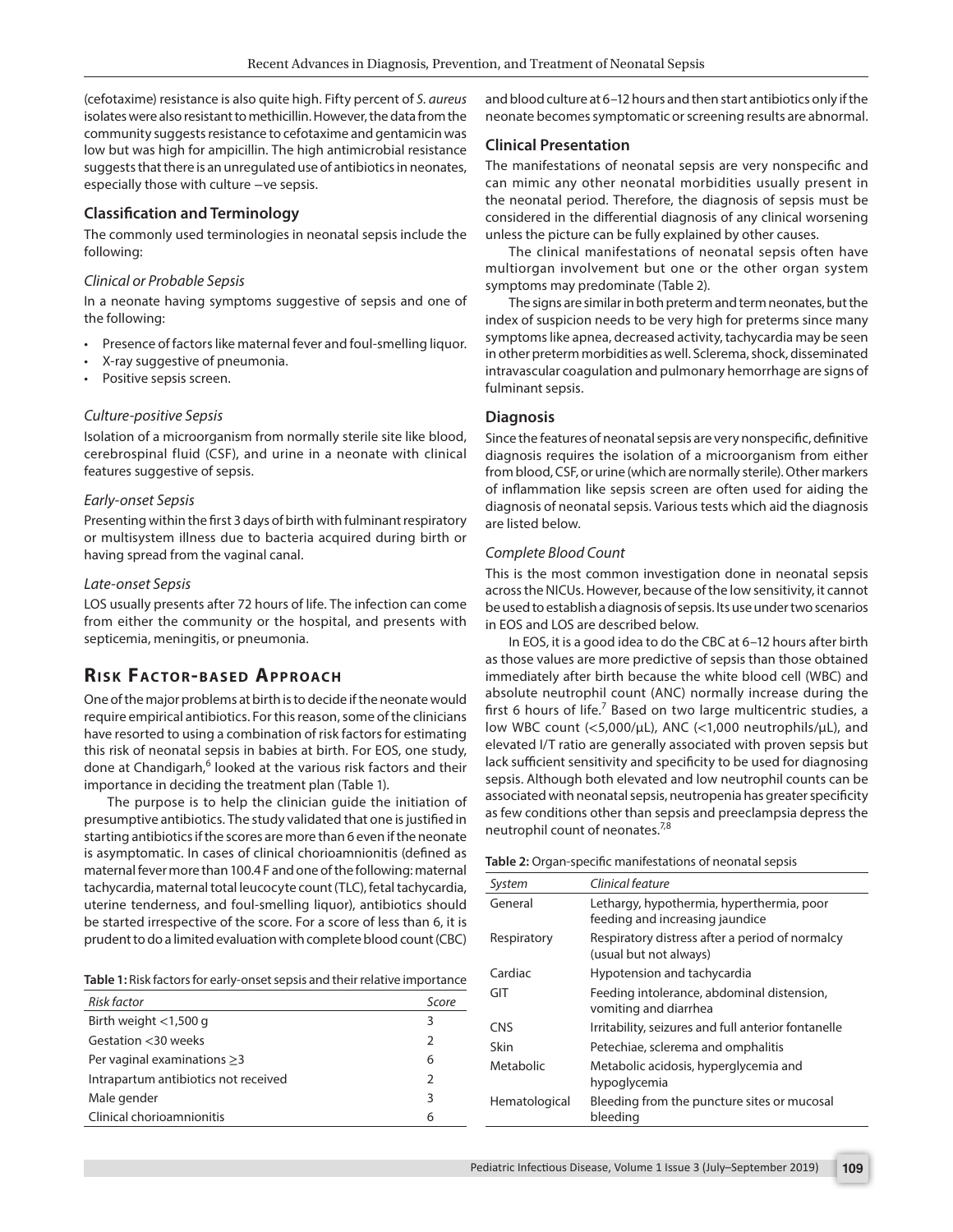The lower limit of WBC for different gestations at 6–8 hours of birth (when ideally the CBC should be done for evaluation) is as following: at >36 weeks of gestation, 7,500/μL and for neonates born at 28 through 36 weeks of gestation, 1,500/μL.9

#### *LOS*

In a study of 37,826 neonates with suspected LOS, abnormal WBC (<1,000 or >50,000/μL), high ANC (>17,670/μL), elevated I/T ratio  $(\geq 0.2)$ , and low platelet count  $(<\leq 50,000/\mu$ L) were associated with culture positivity.<sup>8</sup> However, sensitivity was inadequate to reliably predict LOS. So this is not a great test to rely on for the diagnosis of LOS.

#### *WBC Surface Markers*

Infection leads to upregulation of cell surface markers and the most commonly studied is CD64 (FcγRI), a receptor that binds the Fc portion of gamma immunoglobulin. CD64 expression rises rapidly at the onset of an infection and stays elevated for a minimum of 24 hours and can be measured rapidly in a small amount of blood. However, dependence on flow cytometry precludes the use in routine clinical scenarios and its value may be better in term neonates with EOS rather than other scenarios. This is not routinely available for clinical use in India at present.

## *CRP*

C-reactive protein (CRP) is an acute-phase reactant secreted by liver in response to a variety of inflammatory conditions including both viral and bacterial infections. A variety of noninfectious neonatal inflammatory conditions can also cause elevated CRP, including perinatal asphyxia, meconium aspiration, intraventricular hemorrhage, immunization and viral infections. The cutoffs to define positivity vary according to the method used and should always be checked with the concerned laboratory. Values more than 10 mg/L can often be found in normal neonates born by vaginal route especially those needing instrumentation. The increase in values in preterm neonates may not be as high as term neonates with a similar disease. It tends to rise 4–6 hours after the insult and reaches a peak around 36–48 hours with a half-life of 19 hours with 50% daily reduction in value if the inflammatory stimulus is gone, and hence, if done very early in the sepsis evaluation, the result may be falsely negative.

A single value of CRP does not help make a diagnosis of neonatal sepsis because it lacks sufficient sensitivity and specificity.<sup>10</sup> Almost 30% of the neonates in a study with sepsis had a normal CRP at the time of initiation of therapy. Hence, CRP alone should not be used as a marker suggestive of sepsis. However, the sequential assessment of CRP values may help negate a diagnosis of sepsis. If the two sequential CRP levels remain persistently normal [<1 mg/ dL (10 mg/L)], neonatal bacterial sepsis is unlikely with almost 99% negative predictive value.<sup>11</sup>

CRP levels can be helpful in guiding antibiotic duration in suspected neonatal bacterial infection. But continuation of empiric antibiotics for more than 48 hours in well-appearing neonates with negative culture results and an elevated CRP level alone is not justified.<sup>12</sup> If the CRP values remain persistently elevated, one should look for alternate explanations like complications rather than just continue antibiotics.

#### *Procalcitonin*

Procalcitonin (PCT) is the peptide precursor of calcitonin released by parenchymal cells in response to bacterial toxins. In noninfected neonates, PCT values increase after delivery, increase to maximum by 24 hours of life and then fall to <0.5 μg/L by 72 hours of postnatal age. Procalcitonin cutoff level 0.5 μg/L proves useful for the diagnosis of late-onset infection in neonates. If there is no persisting stimulus, PCT is eliminated from the body within 24–36 hours, which makes it useful for monitoring of therapy. NeoPInS is the largest multicentric randomized controlled trial (RCT), which looked at the value of using PCT for antibiotic stewardship in newborns. This trial was conducted across 18 centers in the western world to investigate if PCT could assist in reducing the antibiotic duration in neonates with EOS.13 One thousand and seven hundred and ten newborns >34 weeks of gestational age were randomized to conventional care or antibiotic duration based on the PCT values. If two PCT values were negative, the antibiotics were stopped, and with this protocol, approximately one-third of neonates did not get prolonged antibiotics and also duration of exposure to antibiotics was also reduced by 22 hours.

Limitations with the use of PCT is that it cannot be used as a sole marker of sepsis because it can get elevated in other noninfectious conditions like intra ventricular hemorrhage (IVH), hypoxic ischemic encephalopathy (HIE), and there is significant variation in the normal values in term and preterm population in the first 72 hours. So, it can be used for deciding when to stop antibiotics. However, for diagnosis of sepsis especially EOS, it is not a good marker.

#### *Cytokines, Chemokines, and Other Biomarkers*

Both proinflammatory cytokines (interleukin-6 and tumor necrosis factor-alpha) and antiinflammatory cytokines (IL-4 and IL-10) are increased in infected neonates compared with those without infections.<sup>14</sup> Elevations of serum amyloid A and the cell surface antigen CD64 also have high sensitivity for identifying neonates with sepsis.<sup>15</sup> However, these biomarkers are not routinely measured because of the cost of testing and lack of sufficient sensitivity to reliably detect neonatal sepsis.<sup>14</sup>

#### *Blood Culture*

The most definitive proof of sepsis is by growing the microorganism in the culture of blood from the neonate. With advancements in technology, the earlier manually read broth-based methods have been replaced with continuously monitored, automated blood culture systems. The ability of a single blood culture to recognize neonatal bacteremia is around 90%.

## *Time to Positivity*

The growth of bacteria happens in most cases by 48 hours in blood culture bottles. In laboratory experiments, a delay in putting the blood culture bottle into the machine can increase the time for bacteria to grow in the culture bottle.<sup>16</sup> Hence, it is a good NICU practice to shift the collected blood culture bottle to the laboratory as soon as possible for inoculation in the machine.

Concerns have been raised about the incomplete detection of low-level bacteremia and the effect of intrapartum antibiotic administration on the yield of blood cultures. However, newer optimized enriched culture media with antimicrobial neutralization properties and continuous-read detection systems are used reliably to detect bacteremia at a level of 1–10 CFU/mL, if a minimum blood volume of 1 mL is inoculated.<sup>11</sup>

## *Volume of Blood for Inoculation*

The optimal volume of blood needed to detect bacteremia in neonates has not been determined and depends on the organism,

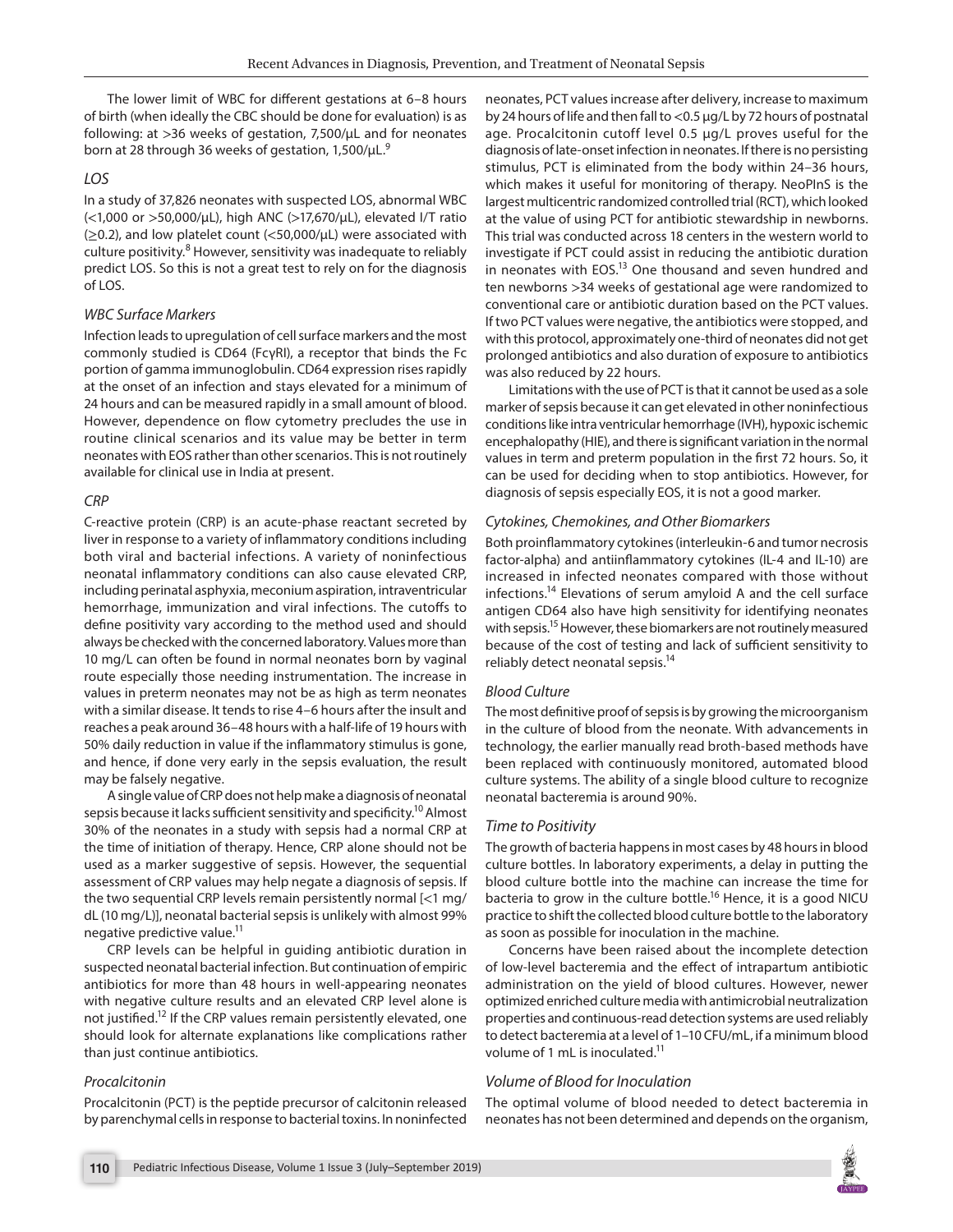level of bacteremia, and previous use of antibiotics. Laboratory experiments have shown that common pediatric pathogens can be reliably recovered from 0.5 mL of blood even when cultured at blood-to-broth ratios of 1:100.<sup>17</sup> However, in situations of lowlevel bacteremia (<10 CFU/mL of blood), 0.5 mL of blood is often not sufficient to detect bacteremia.<sup>18</sup> So, for detecting all levels of bacteremia, at least 1 mL of blood would need to be inoculated in the blood culture bottle.

#### *Sampling Site*

Blood for culture can be obtained from a venous puncture or a peripheral arterial puncture or from a newly inserted central vascular catheter without flushing it with any solution. Indwelling catheters are usually colonized with microorganisms, and hence, culture results from these sites are difficult to interpret. Similarly, the samples or capillary blood may suggest the skin contaminant rather than the true infection. If catheter-associated sepsis is suspected, a culture should be obtained through the catheter as well as through a peripheral vein.

#### *Number of Culture Bottles to be Inoculated*

One blood culture bottle is generally enough prior to starting empirical antibiotics in neonates. The use of two separate blood culture bottles may help exclude common skin contaminants especially CONS and help differentiate between contamination and true infection. In one study, it was shown that in 5% of neonates if a subsequent blood culture failed to validate the presence of CONS, it could help reduce antibiotic usage by  $8\%$ <sup>19</sup> Anerobic cultures are generally not required. We commonly use only one bottle for blood culture but use the second one if the first culture grew CONS and the neonate is asymptomatic.

## *Distinguishing Infection from Contamination*

Increased use of intravascular catheters can cloud the interpretation of results especially in conditions where the symptoms are very mild or none at all. Some of the following factors could be considered while differentiating infection from contamination.

- Positive blood culture from a peripheral vein is confirmatory of sepsis when a known pathogenic bacteria is detected in a symptomatic neonate.
- If the culture takes a longer time  $>3$  days to grow in a neonate with mild symptoms, then contamination is likely.
- If the neonate improves within 4-6 hours of deterioration, it is unlikely because of infection. If an alternate cause has been found, repeat a culture from the peripheral line.
- If multiple organisms have grown, or different organisms grown in two bottles (if sent) or known skin flora (e.g., diphtheroids), then contamination is more likely.
- If two cultures one from the peripheral line and other from the central line show the same organism in an asymptomatic neonate, it is most likely to represent true infection.
- In case of culture taken only from the indwelling line is positive in a neonate with some symptoms, then one should repeat a culture within 24 hours from a peripheral line and if that is also positive, then treat as true infection.

#### **Lumbar puncture is indicated in the following situations**

- All cases undergoing evaluation for sepsis.
- Positive blood culture cases. However, one must realize that blood culture could be negative in up to 38% of cases of meningitis.<sup>20</sup>

|                                         | Amongst neonates<br>with suspected sepsis                                                                     | Amongst neonates<br>with blood culture<br>positive sepsis |
|-----------------------------------------|---------------------------------------------------------------------------------------------------------------|-----------------------------------------------------------|
| Preterm babies                          |                                                                                                               |                                                           |
| Cutoff values to<br>diagnose meningitis | $WBC > 25$ and protein $WBC > 10$ or glucose<br>$>170$ or WBC $>100$ or <25 or protein $>170$<br>glucose < 25 |                                                           |
| Term babies                             |                                                                                                               |                                                           |
|                                         | $WBC > 21$ or<br>glucose < 20                                                                                 | $WBC > 8$ or glucose<br>$<$ 20 or protein $>$ 120         |

- Laboratory data suggestive of sepsis for which alternate diagnosis is not available.
- Worsening clinical status while on antibiotic therapy.

Amongst those with only risk factors and no symptoms, the incidence of meningitis is very low (<1%), and hence, they do not require an lumbar puncture  $(LP)$ .<sup>21</sup> If the clinical condition can be explained by other noninfectious causes such as respiratory distress (RDS) and transient tachypnea of newborn (TTNB), one could hold on to do the lumbar puncture especially if you are not planning to start antibiotics.<sup>22</sup> In an unstable neonate, the LP can be deferred, until stabilization is achieved.

The values of CSF cytology, protein content and the sugar which signifies infections have always been a controversial issue. We here present the recommendations of the National Neonatology Forum (NNF) clinical guidelines 2011 to define meningitis in the neonate (Table 3).

#### *Urine Culture*

The signs of urinary tract infection (UTI) in neonates are nonspecific and varied. Urine culture must always be performed on neonates being evaluated for sepsis more than 7 days of life on a sample obtained by a suprapubic puncture or by a fresh bladder catheterization. A cutoff of ≥10 WBCs/mL cells per cubic mm in uncentrifuged urine has a sensitivity of 82%, specificity 94% in the diagnosis of neonatal sepsis.

## **MANAGEMENT**

## **Antibiotic Stewardship in Sepsis**

Neonates may be exposed to antibiotic drugs before birth in the form of GBS IAP (intrapartum prophylaxis), maternal surgical prophylaxis in cesarean deliveries, intra-amniotic infection or other maternal infections. Retrospective data from the term neonates have linked the antibiotic usage in neonatal period with dangers of later childhood medical issues like wheezing, asthma, food allergies, inflammatory bowel disease, childhood obesity and alteration of developing gut microbiome.<sup>23</sup> Hence, the use of antibiotics should be rationalized in neonates.

Currently most premature neonates are empirically treated with antibiotics often for prolonged periods, even in the absence of a culture-confirmed infection. Empirical antibiotics given to very preterm neonate in the first days after birth have been associated with an increased likelihood of death, necrotizing enterocolitis (NEC) and bronchopulmonary dysplasia (BPD).<sup>24</sup>

Principles of antibiotic stewardship program:

- Enhancing infection prevention and control.
- Prescribing antibiotics when they are truly needed.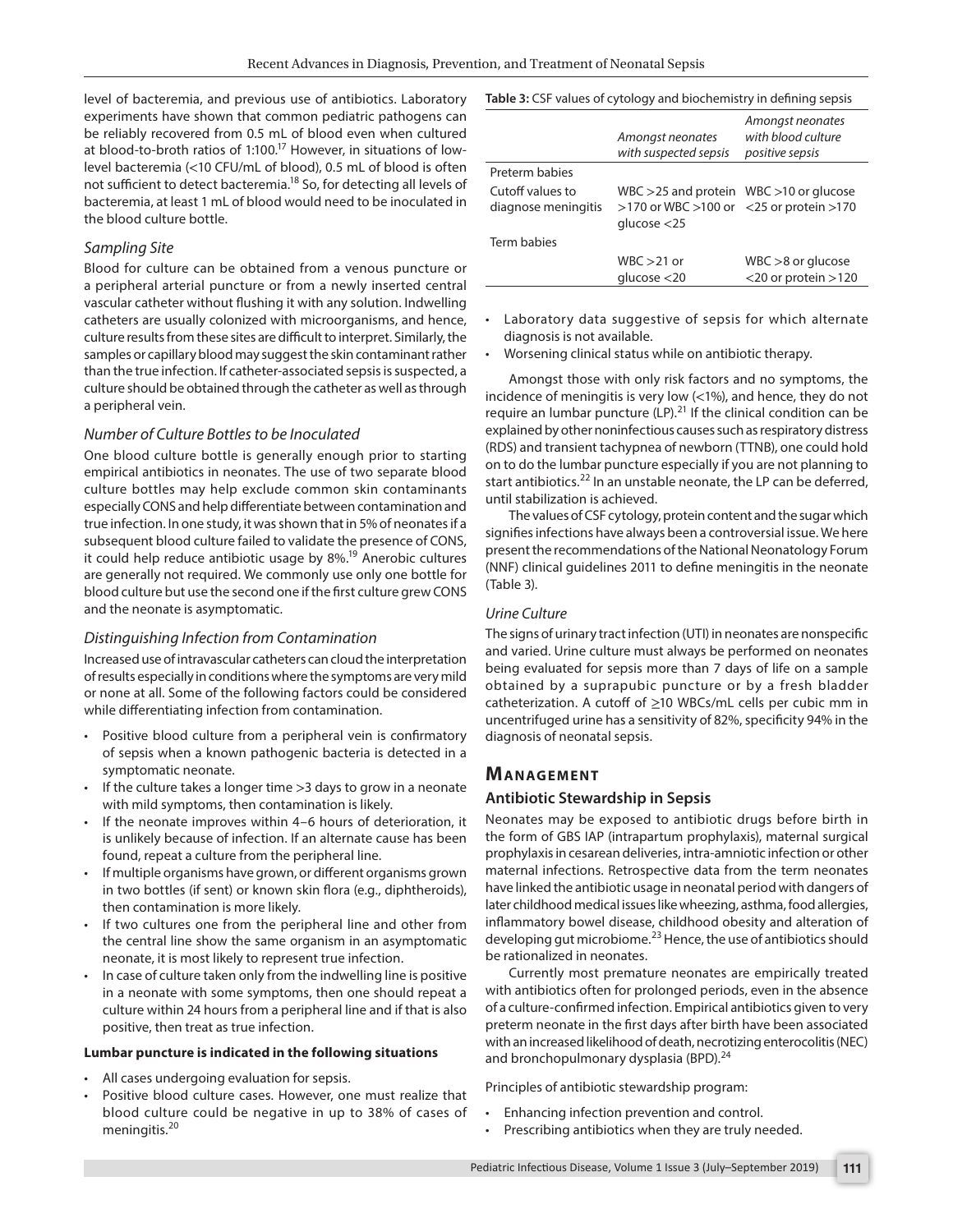- Prescribing appropriate antibiotics and in appropriate doses.
- Using the shortest possible duration of antibiotics based on evidence.
- Reviewing the treatment once the culture is available.
- Surveillance of antimicrobial resistance and audit of antibiotic usage.

#### **Indications for empiric antibiotic therapy include the following:**

- Sick-appearing neonates.
- Symptomatic neonates: temperature instability, respiratory, cardiocirculatory, and neurologic symptoms.
- CSF pleocytosis (WBC >20–30 cells/μL).
- Confirmed or suspected maternal chorioamnionitis.
- Positive blood, urine, or CSF culture.

#### *Initial Empirical Therapy*

The initial choice of parenteral antimicrobials for suspected sepsis is based on the age, likely pathogens, the susceptibility patterns of organisms in a particular nursery and the presence of an apparent source of infection. It is a good idea to construct the antibiotic policy based on the blood culture and drug sensitivity report of last year. The first-line antibiotic chosen should be able to cover approximately 70% of the prevalent organisms in the last year. Second-line antibiotic (single or combination) should cover approximately 90% of the prevailing organism and third-line antibiotics should be able to cover for 95–100% of the organisms.

As discussed earlier, since the organisms responsible for EOS/ LOS in India are similar and hence empirical antibiotics in both situations should be similar.

## **Special Circumstances**

- Suspected meningitis—in neonates with LOS with meningitis (e.g., CSF pleocytosis), cefotaxime, or ceftazidime is added because of better CNS penetration of these drugs. Meropenem is preferred if there is a concern for infection due to multidrugresistant gram-negative organisms.
- Suspected pneumonia—ampicillin, gentamicin or ampicillin, cefotaxime or vancomycin, and gentamicin to covet for *Listeria*.
- Skin, soft tissue, bone, and joint infections—vancomycin or nafcillin to cover for *Staphylococcus*.
- Catheter-related infection—vancomycin and gentamicin.
- Suspected intestinal source—clindamycin or metronidazole to account for anaerobes.

## **Upgradation of Empirical Antibiotics**

Escalation of therapy must be done in case the expected clinical improvement does not occur in 48–72 hours or any new sign appears. Frequent and very early changes are likely to result in antibiotic resistance development.

In the case of the extremely sick neonate or deteriorating very rapidly, the first line of antibiotics can be bypassed and one can directly start with the 2nd line of antibiotics.

Once the blood culture report is available, narrower spectrum and lower cost pathogen-specific monotherapy should be used.

## **Special Considerations**

If the empirical antibiotics are reported sensitive but the neonate has worsened on these antibiotics, it may be a case of *in vitro* resistance. Antibiotics may be changed to an alternate sensitive antibiotic with the narrowest spectrum and lowest cost.

- If the empirical antibiotics are reported resistant but the neonate has improved clinically, it may or may not be a case of *in vivo* sensitivity. In such cases, careful assessment must be made before deciding on continuing with the empirical antibiotics.
- One must not continue with antibiotics with *in vitro* resistance in case of *Pseudomonas*, *Klebsiella*, and Methicillin resistant *Staphylococcus aureus* (MRSA), and in cases of central nervous system (CNS) infections and deep-seated infections.
- If no antibiotic has been reported sensitive but one or more has been reported "moderately sensitive," therapy must be changed to such antibiotics at the highest permissible dose. It is preferable to use a combination of two.

## **Duration of Antibiotics**

- Blood culture positive: 10–14 days.
- Meningitis, culture positive: GBS or gram-positive organisms, such as *L. monocytogenes* or *Enterococcus*, 14 days. *E. coli* or other gram-negative enteric pathogens, 21 days.
- For neonates with CSF pleocytosis and bacteremia, but a negative CSF culture continue meningeal doses of antimicrobial therapy for 10 days for gram-positive bacteremia and 14 days for gram-negative bacteria.
- Bone and joint infection, ventriculitis: 6 weeks
- UTI: 7–14 days

#### *Lumbar Puncture Delayed*

For neonates in whom the CSF evaluation was delayed because of clinical instability, meningeal doses of antimicrobial therapy should be continued until the LP can be safely performed.

The total duration of therapy depends upon the CSF evaluation and blood culture result:

- Those who have a CSF pleocytosis and positive blood culture treated for 10 days for gram-positive bacteremia (e.g., GBS) and 14 days for gram-negative bacteremia.
- For those who have a CSF pleocytosis and negative blood culture, duration of meningitic doses of antimicrobial therapy based on clinical parameters.
- For those who have a normal CSF profile, negative blood, and CSF cultures, discontinue antimicrobial therapy when cultures are sterile after 48–72 hours.

# **ADJUNCT THERAPY TO ANTIBIOTICS**

A variety of adjunctive immunotherapeutic interventions has been evaluated, but none have been shown to conclusively improve the outcome of neonates with sepsis.

• Intravenous immunoglobulin: the most recent 2013 Cochrane analysis which included 19 randomized controlled trials with approximately 5,000 neonates less than 37 weeks and less than 2,500 g in birth weight for prevention of neonatal sepsis<sup>25</sup> concluded that IVIG was not indicated for prophylaxis in this group as there was no effect on long-term and short-term outcomes like mortality. Cochrane analysis involving 3,871 neonates included who received adjunct therapy with IVIG for suspected or proven bacterial/fungal infection, compared with placebo or no intervention, and also included the famous INIS study (the largest study involving 3,493 neonates enrolled in 113 hospitals in nine countries) also concluded that there was no significant difference in mortality. Based on the cumulative data, adjunctive therapy with IVIG is not recommended in the management of neonatal sepsis. $^{26}$